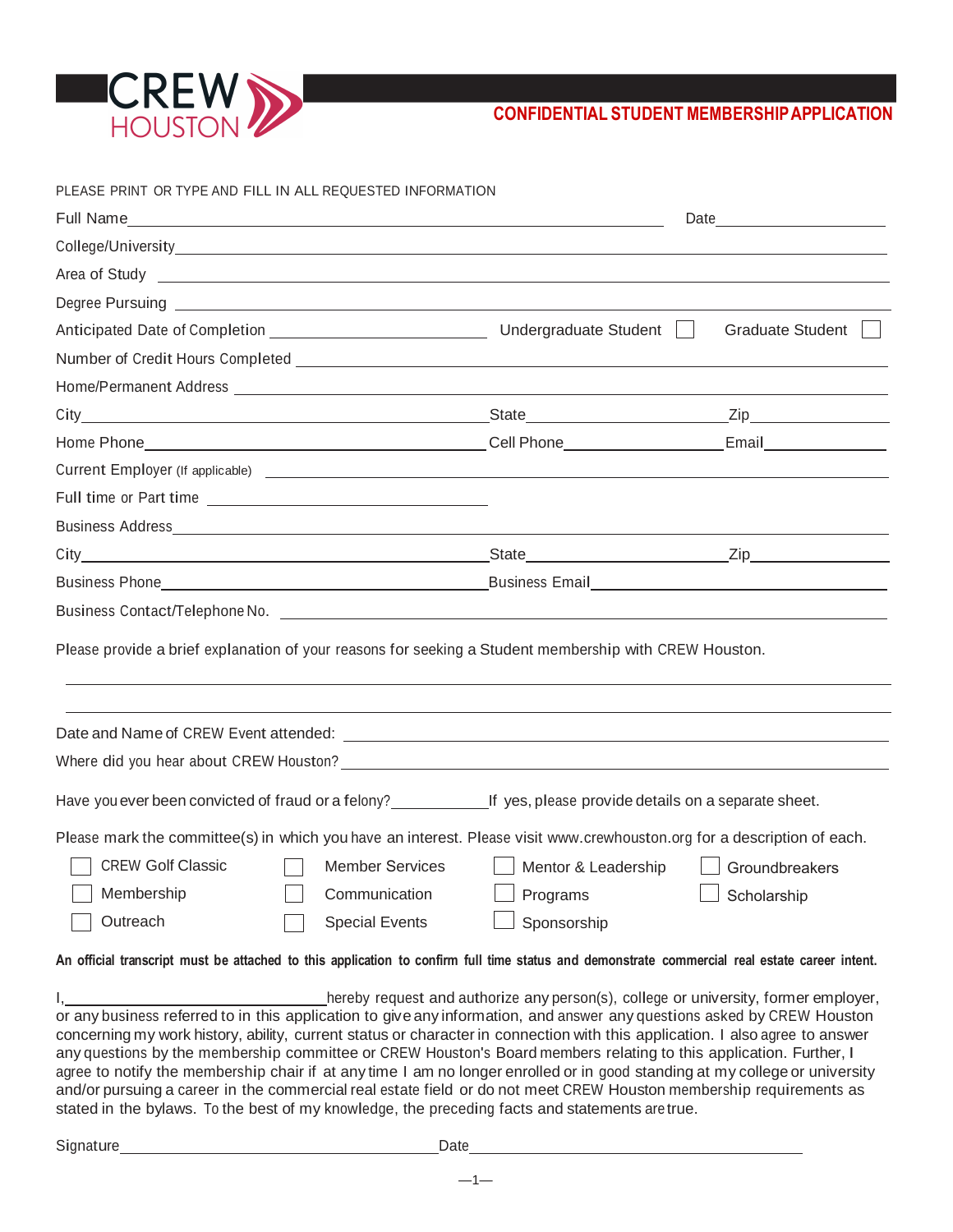# **ELIGIBILITY REQUIREMENTS**

CREW Houston Student memberships are offered only to an individual who is in good standing and currently enrolled in a program of study intended to lead to a career in a qualifying commercial real estate field and are either (a) full-time (12 hours or more) undergraduate students at a four (4) year college or university who have completed a minimum of sixty (60) credit hours; or (b) graduate students pursuing masters, doctorate degrees (including, without limitation, a juris doctorate). Students must attend one CREW event prior to application for membership.

As used herein, the term "commercial real estate field" shall include those disciplines and fields designated by CREW Network as may be modified from time to time and as may be approved by the CREW Houston Board of Directors, so long as the services provided relate to commercial real estate. For purposes of the foregoing, the term "commercial real estate" shall mean income-producing real property and real property held for investment. The following shall not be considered commercial real estate, but instead shall be considered residential real estate: (i) services rendered in connection with one to four-family residential units, (ii) on-site management of multi-family properties, and (iii) builders of one to four-family residential units.

# **BENEFITS/RESPONSIBILITIES OF MEMBERSHIP**

Student members shall have all of the rights, privileges and obligations of Active Members except that (a) they are ineligible to vote, (b) they do not have the right to hold office, chair or co-chair or committee or serve on the nominating commit- tee, (c) they shall cease to be eligible for membership if they cease to be enrolled and in good standing at such college or university and/or pursuing careers in the commercial real estate field, and (d) they must perform at least eight (8) hours of volunteer work each calendar year on the Outreach, CREW Golf Classic, and/or Mentoring committees, or on such other committees as approved by the CREW Houston Board of Directors.

# **APPLICATION ANDDUES**

Please include a copy of your official transcript with the Student Membership Application. Calendar year dues are paid for Graduate Students and Undergraduate Student Members. Scan & e-mail application and digital photo to: Kate Davis at [kdavis@davisholdingslp.com](mailto:michelle@gejproperties.com) or Heidi Andrews athandrews@oldrepubli[ctitle.com.](mailto:juanita.sanchez@bxs.com)

### **Thank you for your interest in CREW!**